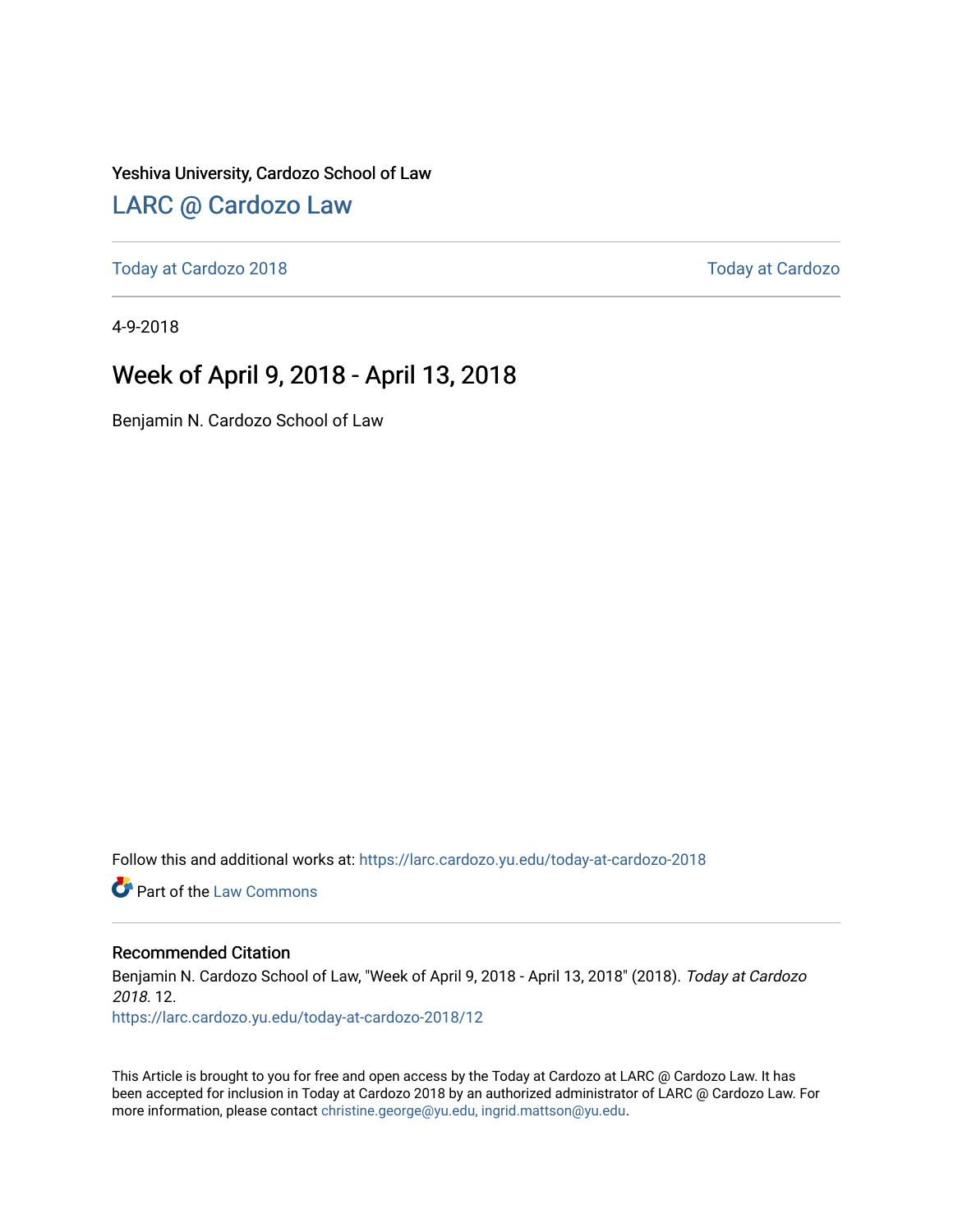# **Today at Cardozo –Monday, April 9, 2018**

Please join us for a Heyman Lunch Speaker Series event:

## **Corporate Law in the Era of Artificial Intelligence**

**Speaker**: Andrea Guaccero, Professor, Roma Tre **Date**: Monday, April 9, 2018 **Time**: 12:00 pm **Location**: Rm 205

**Lunch will be provided.**

Please join us for a lunch talk with Professor Andrea Guaccero, from Roma Tre in Italy! Professor Guaccero's talk will explore the possible scenarios that the ever-increasing recourse to artificial intelligence may have on corporations and on the performance of ordinary corporate functions. In particular, Professor Guaccero will focus on the impact on corporate duties and liability rules, up to the ultimate possibility of artificial intelligence replacing corporate directors.

This event is open only to the Cardozo community. If you register and can no longer attend, please let us know so that we have an accurate headcount for catering purposes.

**\*\*\*\*\*\*\*\*\*\*\*\*\*\*\*\*\*\*\*\*\*\*\*\*\*\*\*\*\*\*\*\*\*\*\*\*\*\*\*\*\*\*\*\*\*\*\***

Join the Cardozo Environmental Law Society and Jesse Rosenthal, a fitness consultant, **to learn how to maintain a healthy lifestyle while working an office-based career**. Today, April 9th Room 211 from 12-1 pm. LUNCH WILL BE SERVED!

# **Upcoming Events and Announcements**

We invite you to attend the ICPELR Spring Symposium "IP Litigation in the Digital Age" with IP litigation experts and partners from Arnold & Porter Kaye Scholer LLP, Leason Ellis LLP, and Cowan Debaets Abrahams & Sheppard LLP. Please join us for this informative event on April 23rd at 6:00 p.m. at Cardozo Law School. Dinner will be served. Reception will start at 8:00 p.m.

The Samuel & Ronnie Heyman Center on Corporate Governance and Cardozo Law Institute in Holocaust and Human Rights present:

## **Strategies for Promoting Human Rights Through the Private Sector: The Shareholder, the Advocate, and Finding Common Ground**

**Date**: Wednesday, April 11, 2018 **Time**: 6:00 pm **Location**: Moot Court Room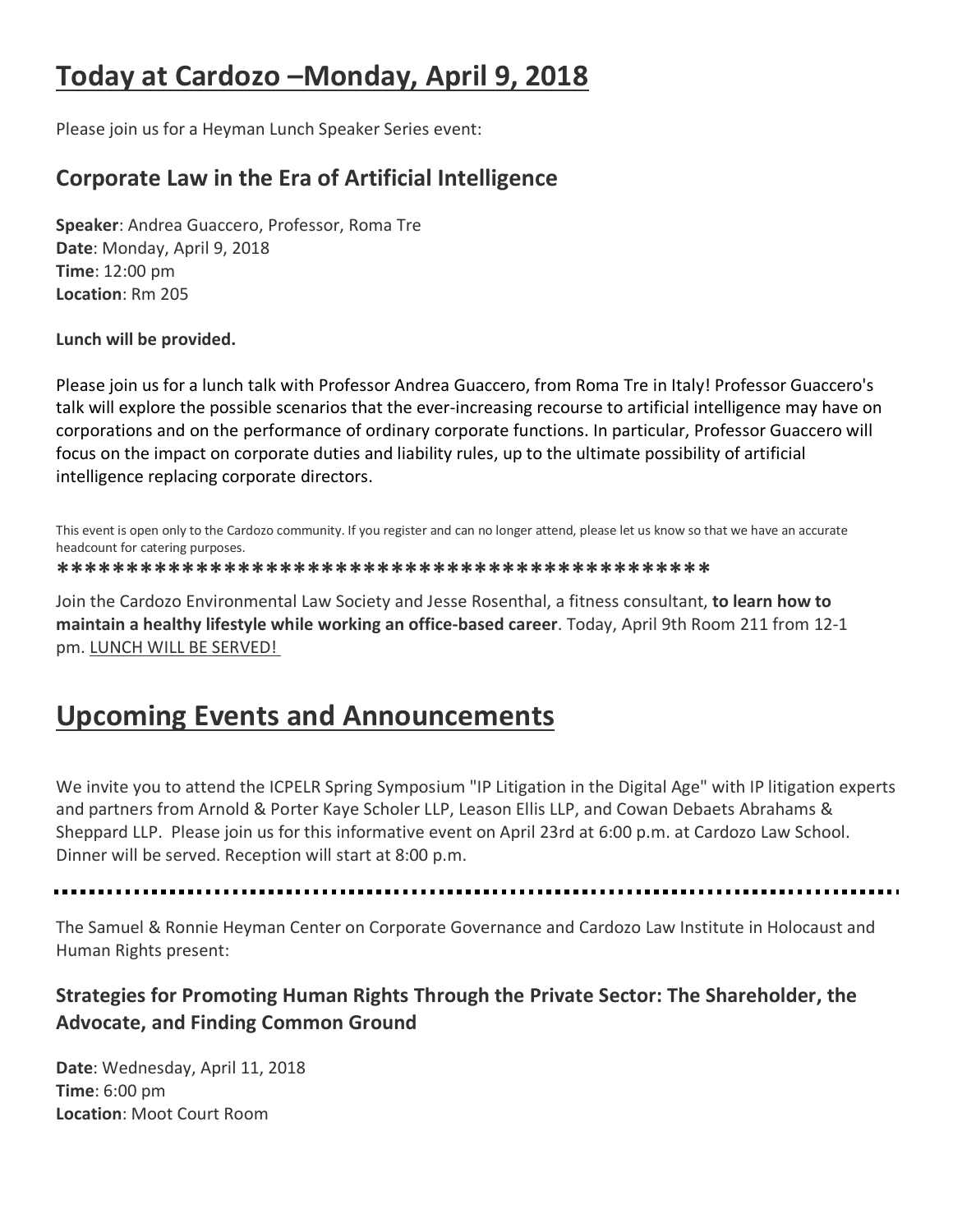Please join us for a panel discussion which will examine the fundamental question of what, if anything, makes large multinational companies with strong incentives toward shareholder wealth maximization act in more socially responsible ways. Panelists from the private sector and civil society will share diverse perspectives on how to strengthen corporate performance on key social issues, including human rights and environmental protection, and will explore various strategies and tactics that they have found to be most impactful. **A reception will follow the panel discussion.**

### **Moderator**

*Charles Yablon*, Professor of Law, Faculty Director of the Heyman Center on Corporate Governance and the Cardozo Data Law Initiative, Cardozo School of Law

### **Panelists**

*Jaren Dunning* Legal Director, Human Rights, PepsiCo *Michael Littenberg* Partner, Ropes & Gray *Irit Tamir* Director, Private Sector Department, Oxfam America *Josh Zinner* CEO, Interfaith Center on Corporate Responsibility

NY CLE: Attendees eligible for 1.0 transitional/non-transitional New York State CLE credit in the category "Areas of Professional Practice"

---------------------------------------------------------------------------------------------------------------------------------------------

**Journal Open House**

All 1L students are invited to attend the Journal Open House on Thursday, April 12 from 4:00 PM to 7:00 PM on the 5th Floor.

This is a great opportunity to learn more about the different Journals and Honor Societies at Cardozo and ask questions regarding the Writing Competition.

------------------------------------------------------------------------------------------------------------

**Tryouts: Moot Court Honor Society 2018-19**

Attention 1Ls! Tryouts for MCHS are being held Sunday, April 15 through Wednesday, April 25. **When and How:** Sign up for tryouts will be posted outside the Moot Court office (Room 524) immediately following the Writing Competition Information Session on Wednesday, April 11. Slots are available on a first come, first serve basis.

**What:** For your tryout, please prepare a 7-minute, condensed version of the argument you used for your Legal Writing Class.

*\*Tryouts are mandatory in order to be considered for membership to MCHS.* Questions?

- \*\*\*\*\*\*\*\*\*\*\*\*\*\*\*\*\*\*\*\*\*\*\*\*\*\*\*\*\*\*\*\*\*\*\*\*\*\*\*\*\*\*\*\*\*\*\*\*\*\*\*\*\*\*\*\*\*\*\*\*\*\*\*\*\*\*\*\*\*\*\*\*\*\*\*\*\*\*\*\*\*\*\*\*\*\*

Please join Cardozo for our **last general body meeting** of the semester. We will recap the year and introduce the 2018-2019 e-board!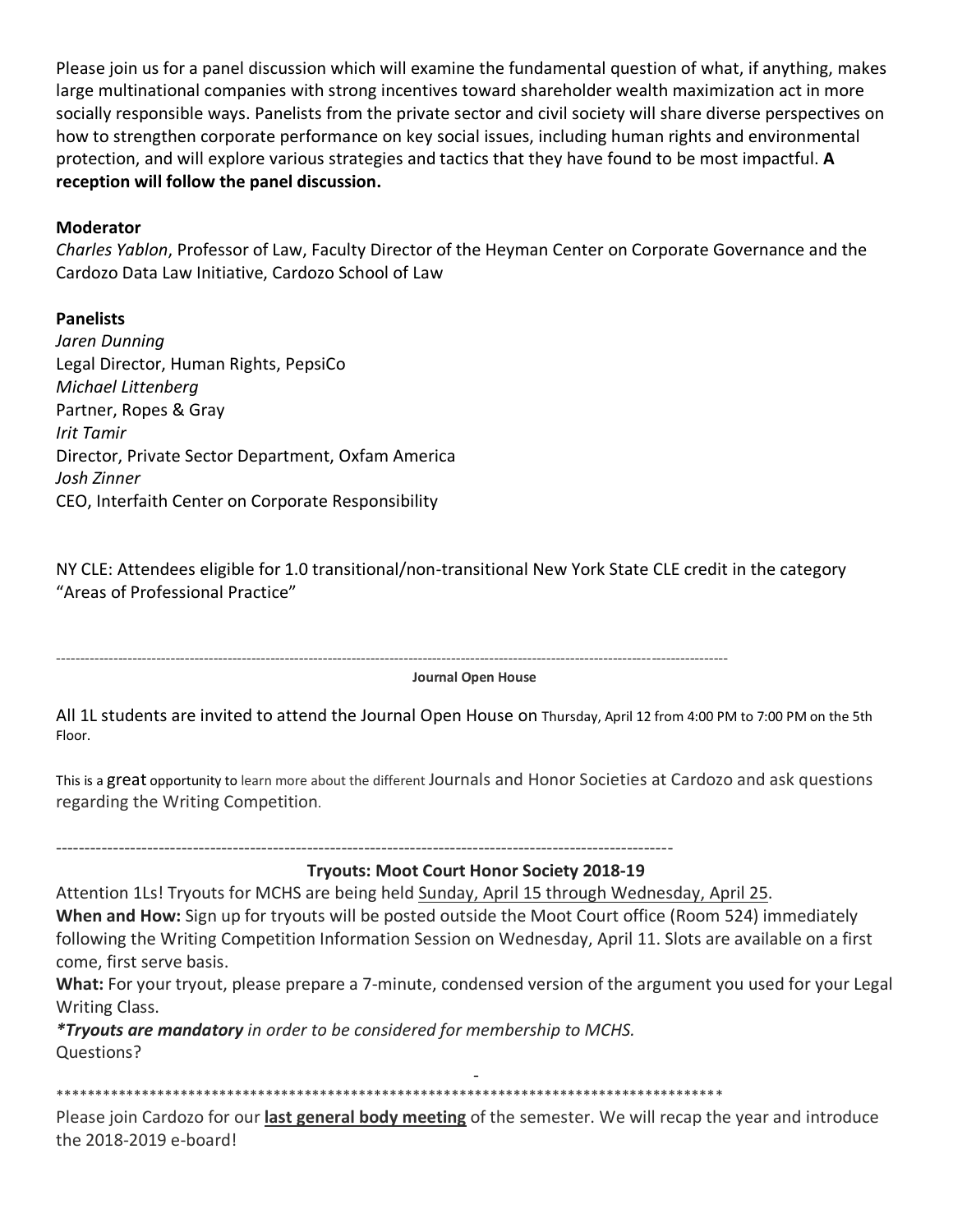**When:** Tuesday, April 10th @ 4pm **Where:** room 420

*\*\* Sandwiches and salad will be served. \*\**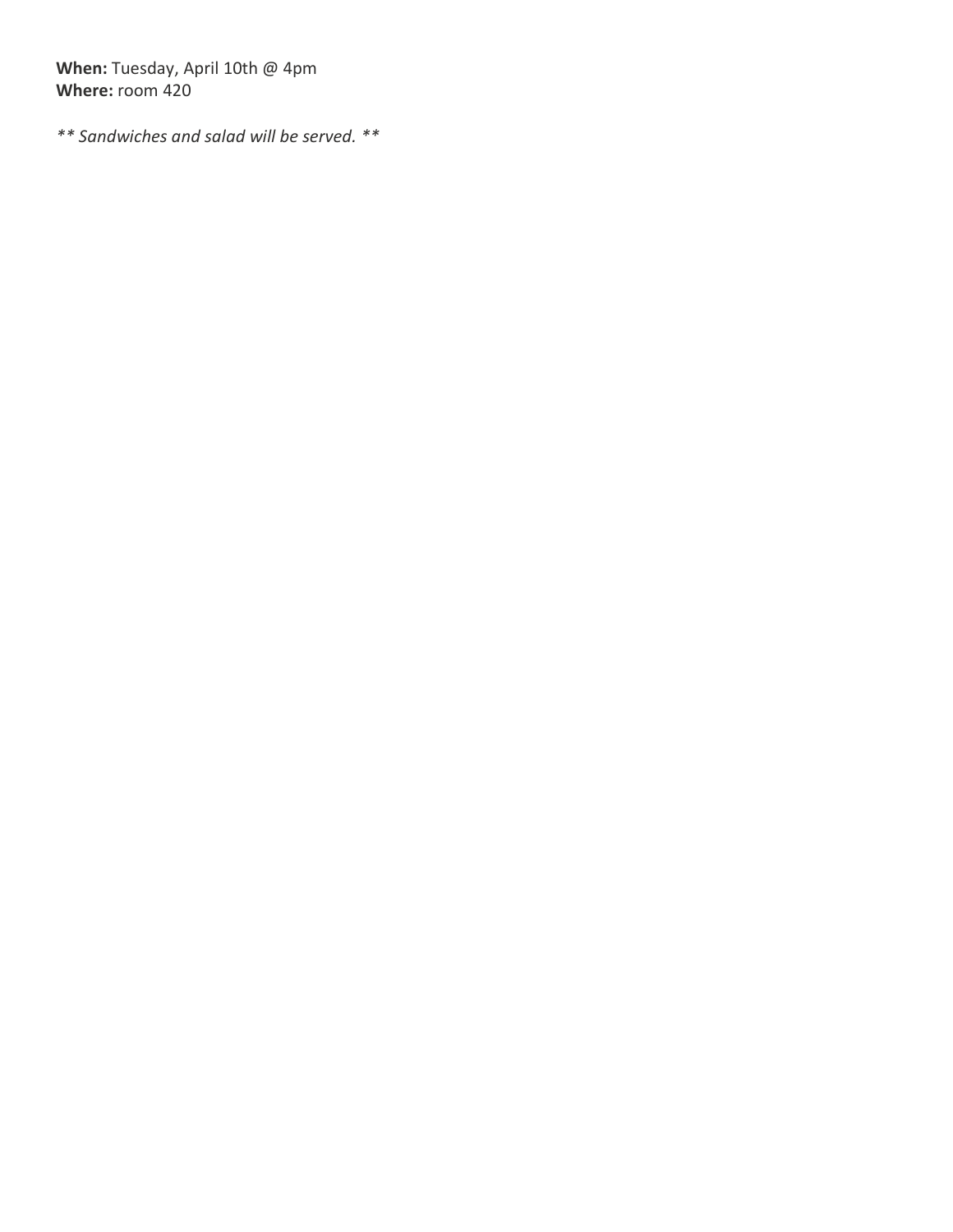# **Today at Cardozo –Wednesday, April 11, 2018**

The Samuel & Ronnie Heyman Center on Corporate Governance and Cardozo Law Institute in Holocaust and Human Rights present:

## **Strategies for Promoting Human Rights Through the Private Sector: The Shareholder, the Advocate, and Finding Common Ground**

**Date**: Wednesday, April 11, 2018 **Time**: 6:00 pm **Location**: Moot Court Room

Please join us for a panel discussion which will examine the fundamental question of what, if anything, makes large multinational companies with strong incentives toward shareholder wealth maximization act in more socially responsible ways. Panelists from the private sector and civil society will share diverse perspectives on how to strengthen corporate performance on key social issues, including human rights and environmental protection, and will explore various strategies and tactics that they have found to be most impactful. **A reception will follow the panel discussion.**

### **Moderator**

*Charles Yablon*, Professor of Law, Faculty Director of the Heyman Center on Corporate Governance and the Cardozo Data Law Initiative, Cardozo School of Law

### **Panelists**

*Jaren Dunning* Legal Director, Human Rights, PepsiCo *Michael Littenberg* Partner, Ropes & Gray *Irit Tamir* Director, Private Sector Department, Oxfam America *Josh Zinner* CEO, Interfaith Center on Corporate Responsibility

NY CLE: Attendees eligible for 1.0 transitional/non-transitional New York State CLE credit in the category "Areas of Professional Practice"

\*\*\*\*\*\*\*\*\*\*\*\*\*\*\*\*\*\*\*\*\*\*\*\*\*\*\*\*\*\*\*\*\*\*\*\*\*\*\*\*\*\*\*\*\*\*\*\*\*\*\*\*\*\*\*\*\*\*\*\*\*\*\*\*\*\*\*\*\*\*

Navigating Stormy Waters: The Confidential Arbitration 'Agreement' between Donald Trump and Stormy Daniels A Lunchtime Lecture by Brian Farkas (Goetz Fitzpatrick LLP, Adjunct Professor of Law) Wednesday, April 11, 2018 12 p.m. - 1 p.m., Room 205 Free pizza, salad + soda!

An adult film star. An American President. And an arbitration clause. No law professor could imagine such a vivid hypothetical: In 2016, Donald Trump's attorney, Michael Cohen, entered into a "settlement agreement" with Stormy Daniels, paying her \$130,000 to remain silent about her alleged encounter with Mr. Trump. The agreement contained an arbitration clause, providing that any dispute could not be brought in public court, but rather in a confidential arbitration proceeding. Following the #MeToo movement, Daniels has brought a lawsuit to declare the "contract" invalid.

In this lunchtime lecture, Professor Farkas will navigate the stormy waters of this conflict. What is arbitration? Is it enforceable? How do concepts like unconscionability, duress, and liquidated damages help us to understand the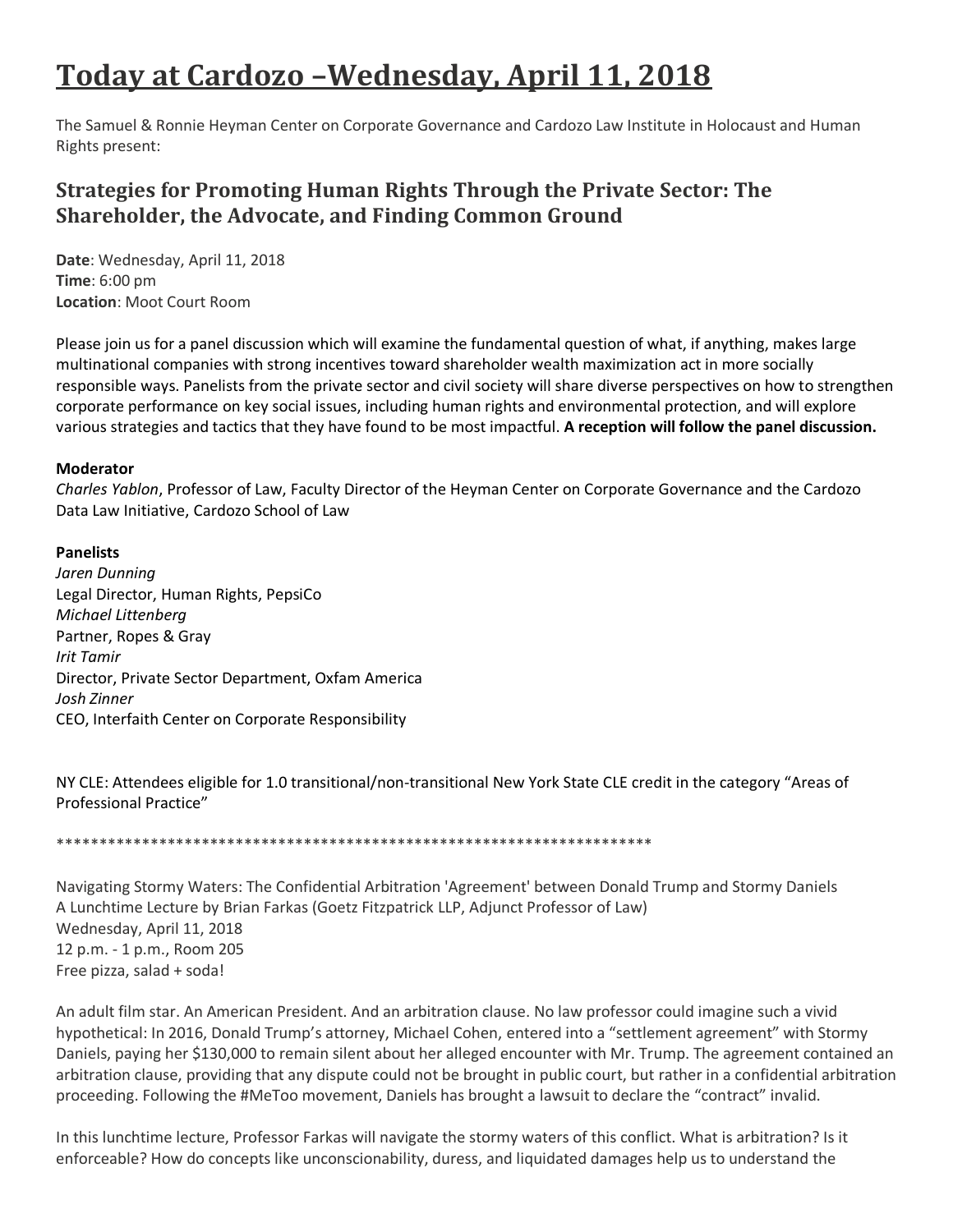ongoing dispute among President Trump, Michael Cohen, and Stormy Daniels? More broadly, what is the relationship between arbitration and public policy, particularly given the #MeToo movement? The discussion will serve as an introduction to arbitration law, and also function as a useful review of key contract law principles for 1Ls thinking ahead to exams.

*Sponsored by the Cardozo Philosophy and Law Society*

# **Upcoming Events and Announcements**

### **Tryouts: Moot Court Honor Society 2018-19**

Attention 1Ls! Tryouts for MCHS are being held Sunday, April 15 through Wednesday, April 25.

**When and How:** Sign up for tryouts will be posted outside the Moot Court office (Room 524) immediately following the Writing Competition Information Session on Wednesday, April 11. Slots are available on a first come, first serve basis. **What:** For your tryout, please prepare a 7-minute, condensed version of the argument you used for your Legal Writing Class.

*\*Tryouts are mandatory in order to be considered for membership to MCHS.* Questions?

\*\*\*\*\*\*\*\*\*\*\*\*\*\*\*\*\*\*\*\*\*\*\*\*\*\*\*\*\*\*\*\*\*\*\*\*\*\*\*\*\*\*\*\*\*\*\*\*\*\*\*\*\*\*\*\*\*\*\*\*\*\*\*\*\*\*\*\*\*\*\*\*\*\*\*\*\*\*\*\*\*\*\*\*\*\*\*\*\*\*\*\*\*\*\*\*\*\*\*\*\*\*\*\*\*\*\*\*\*\*\*

Interested in joining the **ADR Competition Honor Society**? Join us for one of our "How to Negotiate" sessions! Learn about our tryouts and what it takes to represent Cardozo in domestic and international competitions in negotiation, mediation, and arbitration.

• How to Negotiate: Thursday, April 12th at 12:15 pm in Room 204

**Tryout Sign Ups have been posted outside the ADR Room 530.** There is a cap on the number of sign up slots available.